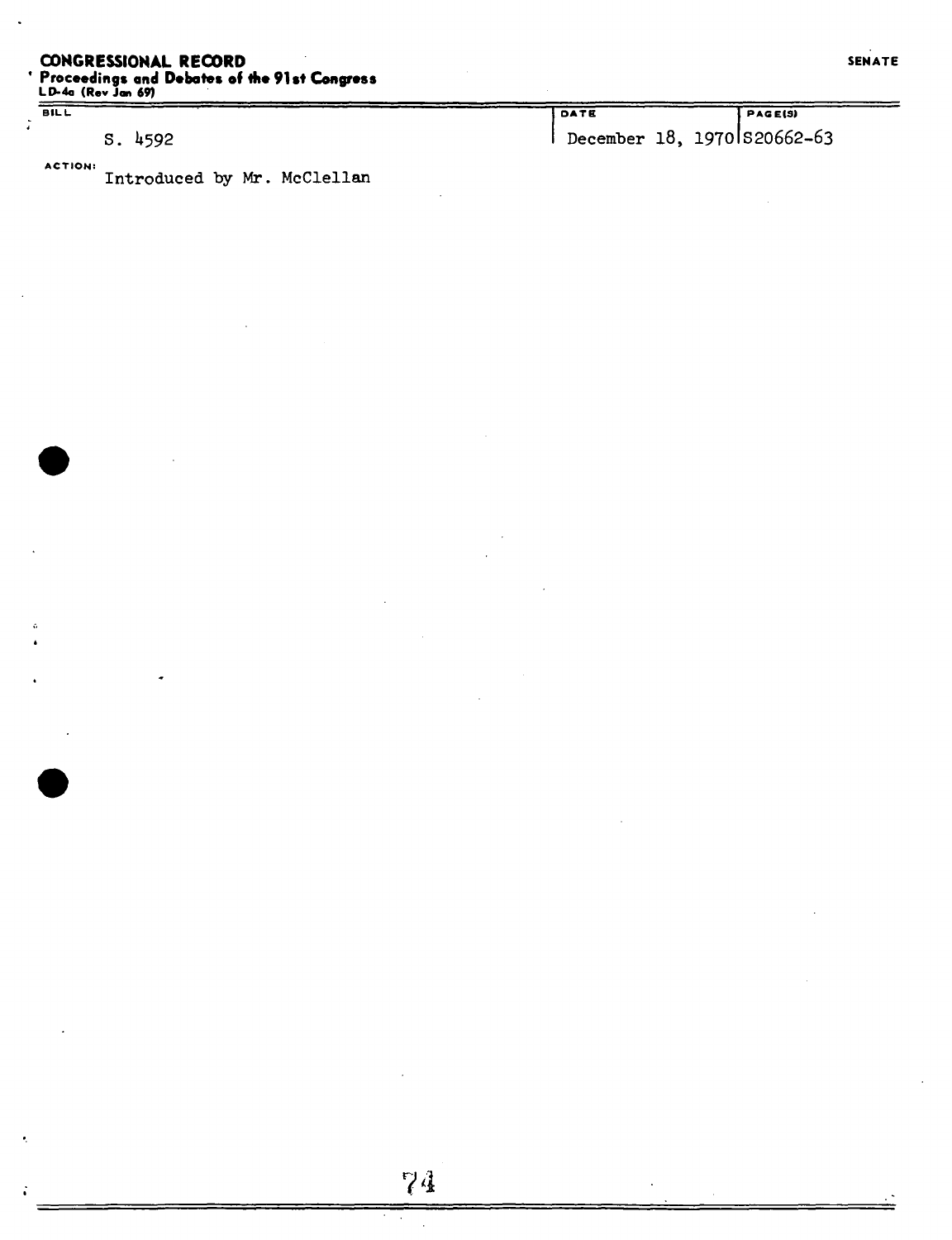identification at all, the recordings of others. On the other hand, the costs to the record manufacturer of producing and promoting a modern album or tape can well be over \$100,000.

Not surprisingly the pirates produce those albums that are proven money makers. It is well known that a substantial percentage of the recordings of classical music, such as operas and symphonies, do not make a profit. The sales of classical records have been further reduced by off-the-air taping. If the income of record manufacturers from the sale of popular records is significantly harmed by the activities of the pirates, this will further reduce the ability of such manufacturers to produce new recordings of classical music.

The existing U.S. copyright law, enacted in 1909, does not grant copyright protection to the owner of a sound recording. The remedies available to record manufacturers under State law are inadequate. Consequently, the Copyrights Subcommittee, in reporting the pending legislation for a general revision of the copyright law, included provisions establishing a limited copyright in sound recordings. The bill which I am introducing today is based on the provisions contained in S. 543, the copyright revision **bill.** 

The earliest feasible effective date for the implementation of the general copyright revision bill is January 1, 1973. While the revision bill has been making its slow and tortuous progress through the legislative process, the Congress has endeavored by the passage of several joint resolutions and by various informal understandings to preserve the rights and equities of all parties. The widespread unauthorized duplication of recordings is causing irreparable injury to the record industry, performers, and the public. It may therefore be desirable for the Congress to act on this issue independently of the general revision bill.

The bill which I am introducing today seeks to combat record piracy by establishing a limited copyright in sound recordings. Alternative remedies, such as a criminal statute, may also have merit. The subcommittee can review this matter further in the 92d Congress. In the meantime any individuals having views on this subject should address their comments to the subcommittee.

I ask unanimous consent that there be. printed at this point in the RECORD an article on piracy and counterfeiting of records and tapes which appeared in the Wall Street Journal on November 30.

The PRESIDING OFFICER (Mr. STEVENSON) . The bill will be received and appropriately referred; and, without objection, the article will be printed in the RECORD.

The bill (S. 4592) to amend title 17 of the United States Code to provide for the creation of a limited copyright in sound recordings for the purpose of protecting against unauthorized duplication and piracy of sound recordings, and for other purposes, introduced by Mr. MCCLELLAN, was received, read twice by its title and referred to the Committee on the Judiciary.

The article presented by Mr. McCLEL-LAN is as follows:

**HOT NUMBERS: PIRATES AND COUNTERFEITERS OP STEREO TAPES STEAL HUGE SALES AND GIVE THE INDUSTRY PITS** 

#### **(By Stephen Grover)**

**NEW YORK.—Heard about those hot new recording groups that are cutting new stereo tapes almost dally? One's called The Pirates, and the other Is The Counterfeiters. They've got the whole Industry talking.** 

**Actually, muttering is a better word.** 

**The pirates and the counterfeiters are real pirates and real counterfeiters. The pirates make illegal copies of tapes and peddle them cheaply to record shops, unabashedly admitting that they are pirated copies. The counterfeiters make illegal copies but then go a step further and copy the packaging that the origlnnal comes In, too; the counterfeiters then palm off their work as the original.** 

**Last year the two groups sold about \$100 million in copied tapes, accounting for about a fourth of all tapes sold, according to Jules YarneU, counsel for the Recording Industry Association of America. This year the figure is believed to be sharply higher.** 

**Pirating and counterfeiting musical works Is nothing new; records have been copied Illegally for years. But tape piracy is far easier than record piracy, and thus Is far more of a problem for the Industry. Becord piracy has never accounted for more than 5% of total record sales. Industry officials say. Last year the figure was 5%, equal to sales of about \$60 million, the officials estimate.** 

## **WILL PRICES GO DOWN?**

**This big threat to the blossoming tape Industry could have either of two major repercussions: The legitimate tape makers might cut the prices of their stereo tapes to try to make the copies less of a bargain and therefore less attractive to retailers. Or "it could mean the destruction of the busi-ness," one executive says.** 

**No one really expects the Industry to be killed by the pirates, but neither does anyone expect the pirates to be knocked off by the industry. Alarmed record companies have filed more than 100 lawsuits against pirates and counterfeiters In recent weeks, but "no sooner do we win one suit than another three counterfeit operations spring up," says a lawyer for one recording company.** 

**The problem is simply that counterfeiting tapes Is one of the easiest ways to make an illegal bundle. "You don't need metal presses or any of the other expensive equip**ment it takes to make records," says Henry **Brief, executive secretary of the Recording Industry Association. All a person needs Is a tape recorder, a tape playback deck and some machines that will produce many copied tapes at a time. "The cost of going into business as a tape pirate or counterfeiter is less than \$10,000," says one person in the Industry.** 

### **THE GRAND PUNK RAILROAD**

**There are other advantages. The pirate doesn't have to bother with the expenses of developing talent, promoting it, paying royalties when a recording is a hit or swal**lowing huge losses if a recording is a flop.<br>Thus, the pirates and counterfeiters often **get a high return on their investment. They often get \$20 or more for a tape that cost them only 95 cents to produce—and that legitimate record companies sell for \$6.95.** 

**Pirates and counterfeiters often make as many as 5,000 copies of a hit tape, and they seem to have little difficulty selling them. Many record retailers regularly sell pirated**  tapes under the counter, and a few sell them **openly. Capitol Records, for example, alleges that a Minnesota chain was recently advertising "a fresh shipment of regular \$6.95 stereo tapes for only \$2.99 each" and that the tapes Included two pirated tapes by the Grand Funk Railroad, which is a rock group under contract to Capitol.** 

# **E. 4592—INTRODUCTION OF A BILL** TO PROVIDE FOR THE CREATION

Mr. McCLELLAN. Mr. President, as chairman or the Senate subcommittee on Patents, Trademarks, and Copyrights, I introduce, for appropriate reference, a bill to amend title 17 of the United States Code to provide for the creation of *&* limited copyright in sound recordings for the purpose of protecting against unauthorized duplication and piracy of sound recordings, and for other purposes.

Information supplied to the Copyrights Subcommittee indicates a rapid increase in the unauthorized duplication and piracy of sound recordings. It has been estimated that as many as 18,000 illegal tapes are being produced each day depriving the record industry, its distributors, and performing artists of an estimated \$100 million annually in tape sales. Recording artists and members of the musicians union are major victims of the record piracy racket because artists under contract loose royalties from the legitimate sale of albums and tapes, and the percentage of the sales price of each record that would normally go to the music performance trust funds and the musicians themselves is not conveyed by the pirates to the fund. Furthermore, Federal, State, and local governments are deprived of tax revenues they would otherwise receive from record manufacturers. The consumer is harmed by the frequently inferior quality of the pirated records and tapes.

Because the illegal duplication of recordings is rather simple, it affords a lucrative activity for organized crime. The pirates purchase for a few dollars a tape or record which represents to the record<br>company substantial recording and substantial recording and manufacturing costs, transfer mechanically the music from the legitimate record or tape to the pirated tape and sell it at reduced cost in competition with the legitimate tape. Thus, the pirates, with virtually no financial investment, sell under their own labels, or with no label